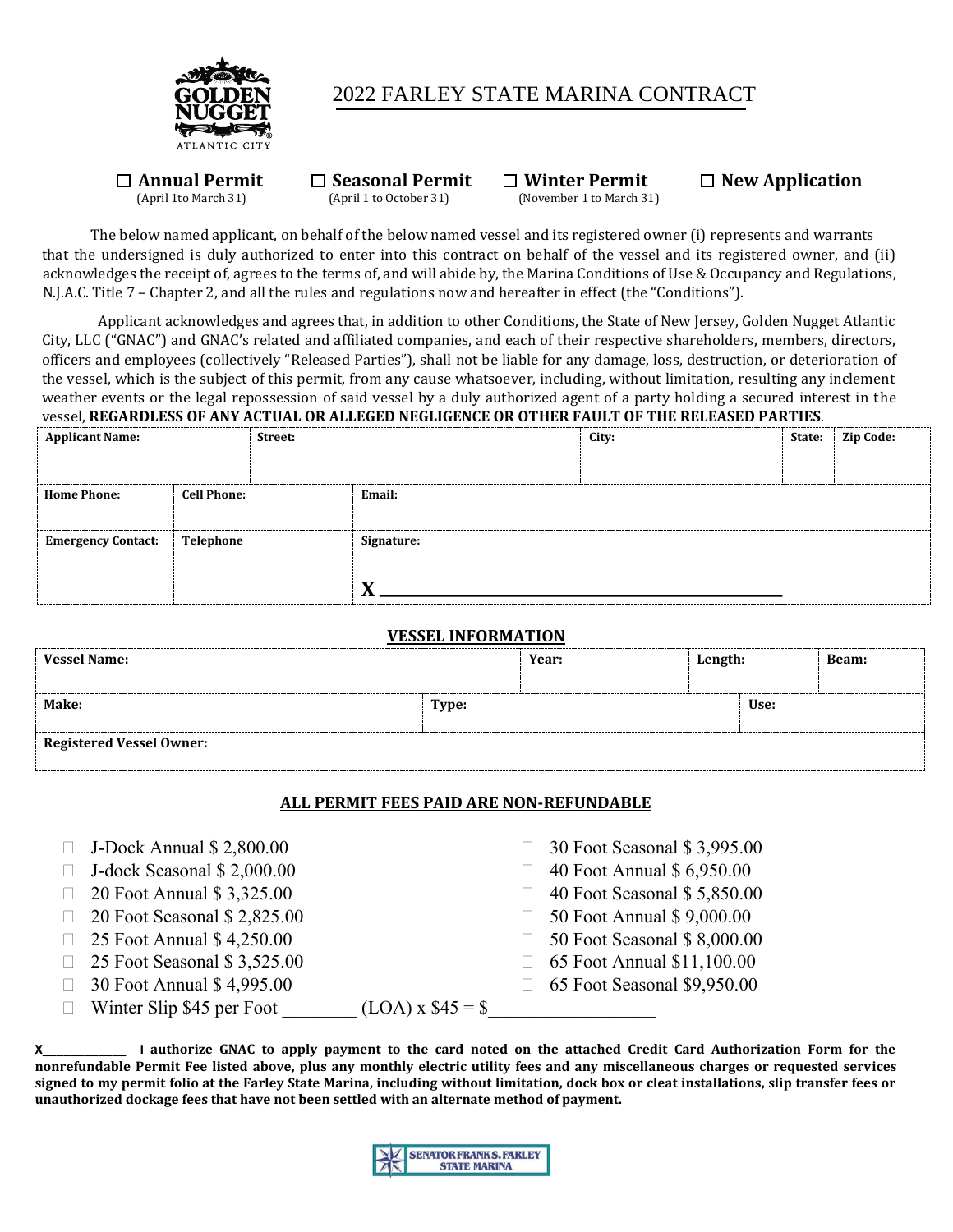# **CONDITIONS OF USE AND OCCUPANCY AND REGULATIONS ACKNOWLEDGEMENT**

My signature below acknowledges, on behalf of the vessel listed below and its registered owner, that I have received and agree to comply with the Marina Conditions of Use & Occupancy and Regulations, N.J.A.C. Title 7 – Chapter 2, and all additions, modifications, supplements or amendments which may be issued in the future for the Frank S. Farley State Marina (collectively, the "Conditions"), during any time while the below listed vessel is moored at the Frank S. Farley State Marina. I further represent and warrant that I am of legal age and duly authorized and empowered to enter into this contract on behalf of the vessel and registered owner.

**A COPY OF THE VESSEL'S TITLE AND REGISTRATION, AND THE VESSEL'S CURRENT INSURANCE REQUIRED BY THE CONDITIONS MUST BE SUPPLIED TO MANAGEMENT IN ADVANCE OF USE OF THE MARINA BY THE VESSEL.** 

 **Signature:\_\_\_\_\_\_\_\_\_\_\_\_\_\_\_\_\_\_\_\_\_\_\_\_\_\_\_\_\_\_\_\_\_\_\_\_\_\_\_\_\_\_\_\_ Date:\_\_\_\_\_\_\_\_\_\_\_\_\_\_\_\_\_\_\_\_\_\_\_\_\_\_\_\_\_** 

 **Name:\_\_\_\_\_\_\_\_\_\_\_\_\_\_\_\_\_\_\_\_\_\_\_\_\_\_\_\_\_\_\_\_\_\_\_\_\_\_\_\_\_\_\_\_\_\_\_\_\_ Slip Number:\_\_\_\_\_\_\_\_\_\_\_\_\_\_\_\_\_\_\_\_** 

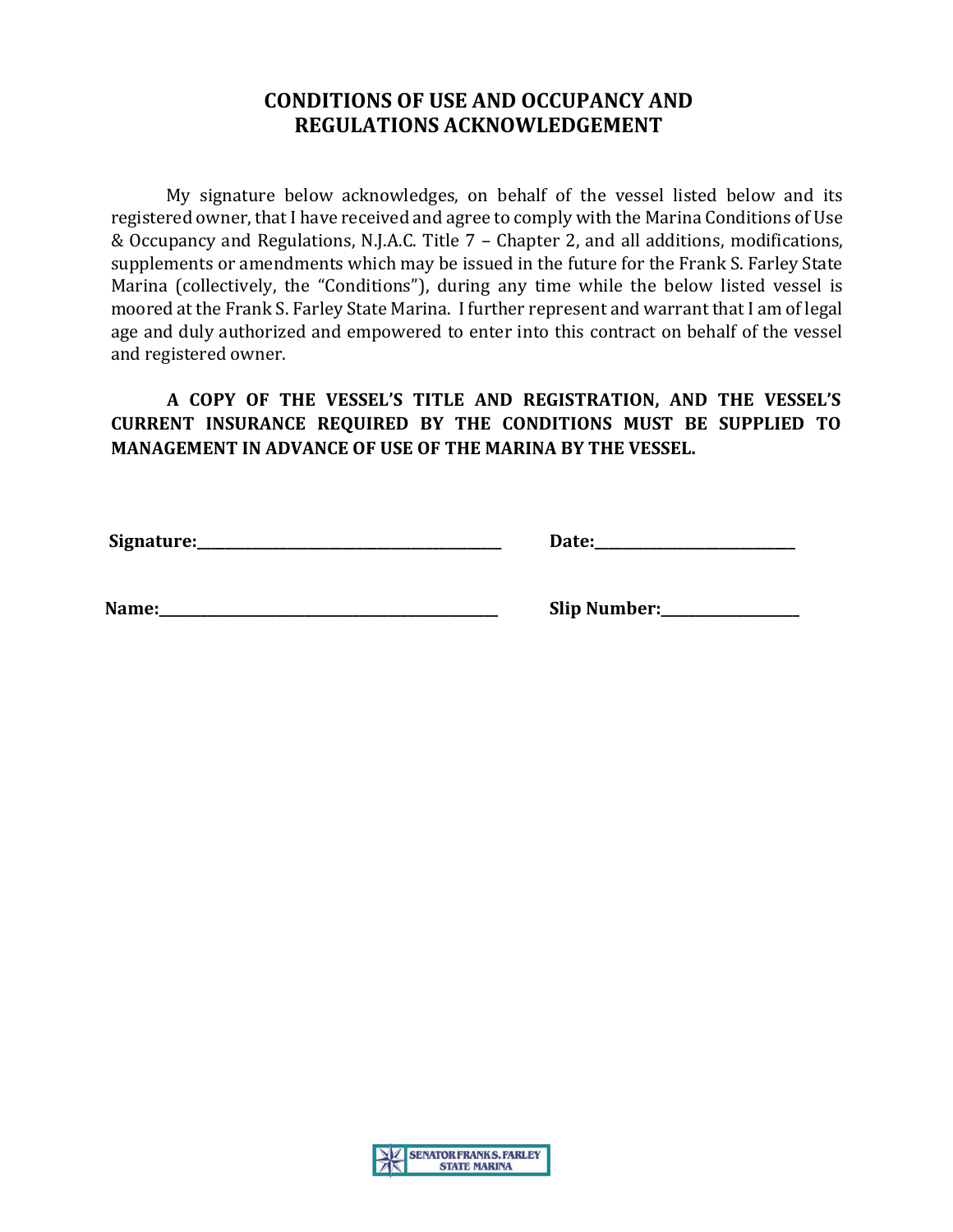# **CREDIT CARD AUTHORIZATION FORM**

I \_\_\_\_\_\_\_\_\_\_\_\_\_\_\_\_\_\_\_\_\_\_\_\_\_\_\_\_\_\_\_\_\_\_\_\_\_\_\_\_\_\_\_ authorize Golden Nugget Atlantic City, LLC to apply payment to the card noted below for the non-refundable Permit Fee for my vessel, plus any monthly electric utility fees and any miscellaneous charges or requested services signed to my permit folio at the Farley State Marina, including without limitation, dock box or cleat installations, slip transfer fees or unauthorized dockage fees that have not been settled with an alternate method of payment.

### **VISA** \_\_\_ **MASTER CARD** \_\_\_ **AMERICAN EXPRESS** \_\_\_ **DISCOVER** \_\_

**Credit Cardholder Name:** \_\_\_\_\_\_\_\_\_\_\_\_\_\_\_\_\_\_\_\_\_\_\_\_\_\_\_\_\_\_\_\_\_\_\_\_\_\_\_\_\_\_\_\_\_\_\_\_\_\_\_\_ *Record name exactly as it appears on the card*  **Card Number:** \_\_\_\_\_\_\_\_\_\_\_\_\_\_\_\_\_\_\_\_\_\_\_\_\_\_\_\_\_\_\_\_\_\_\_\_\_\_\_\_\_\_\_\_\_ **Expiration Date:** \_\_\_\_\_\_\_\_\_\_\_\_\_\_\_\_\_\_\_\_\_\_\_\_\_\_\_ CVC: \_\_\_\_\_\_\_\_\_**Authorized Signature:** \_\_\_\_\_\_\_\_\_\_\_\_\_\_\_\_\_\_\_\_\_\_\_\_\_\_\_\_\_\_\_\_\_\_\_\_\_\_\_\_\_\_\_\_\_\_\_

**The Credit Card account is to be valid during the entire contract period.** 

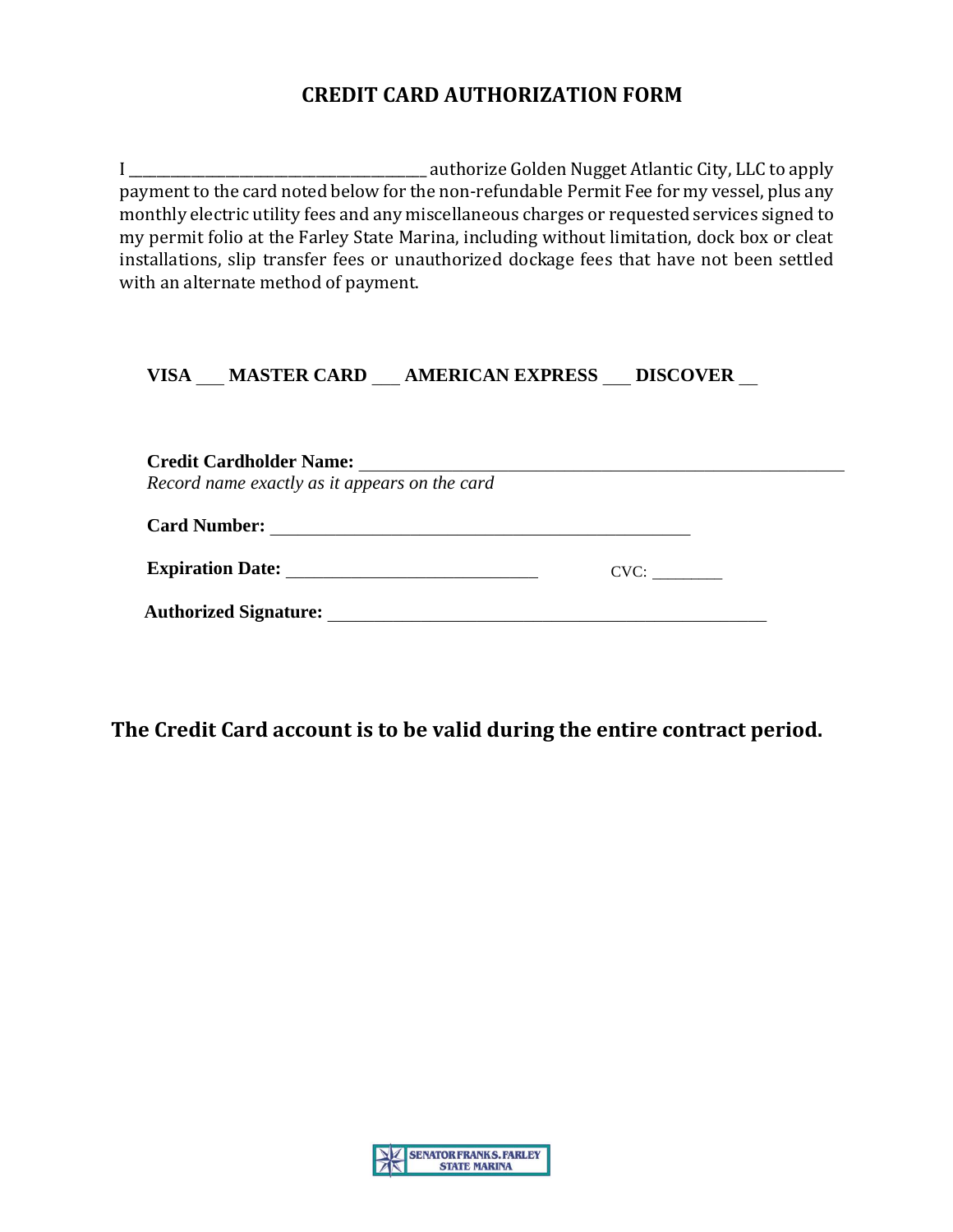# **CONDITIONS OF USE AND OCCUPANCY AND REGULATIONS**

These Conditions of Use and Occupancy and Regulations (these "Conditions") govern the use of the Senator Frank S. Farley State Marina (the "marina") by all permittees at all times (each a "permittee"). The operation, management, and use of the marina in accordance with the Division of Parks and Forestry policies, rules, and regulations is subject to and in compliance with all applicable federal and local laws, rules, and ordinances now and hereafter in effect all revisions, updates, and amendments thereto, copies of which will be available for review in the Marina Office.

A permittee's use of the marina shall at all times be in accordance with and subject to these Regulations and such additions and amendments as may be made hereto from time to time by Golden Nugget Atlantic City, LLC (hereafter referred to as "GNAC" or "marina management") and/or the Department of Environmental Protection, Division of Parks and Forestry (hereafter referred to as "DEP"). Failure to comply with these Conditions or any New Jersey State regulations shall be cause for immediate cancellation of the permittee's Boat Berth Permit and forfeiture of all fees paid, except as provided in N.J.A.C. 7:2-13.

 Please be advised that the Senator Frank S. Farley State Marina will honor all requests concerning permittee of the vessel subject to permittee's Boat Berth Permit from government agencies including but not limited to the New Jersey Division of Taxation.

These Conditions were last updated on May 12, 2016.

#### **MARINA REGULATIONS**

#### **Berth Permit General Terms and Conditions:**

| <b>1.</b> Available Permits. Berth permits are available as follows: |  |
|----------------------------------------------------------------------|--|
|----------------------------------------------------------------------|--|

| a. DAILY    | - at the prevailing daily transient rate                        |
|-------------|-----------------------------------------------------------------|
|             | - includes cable, and water                                     |
|             | - electric at the prevailing rate based on amperage             |
| b. WEEKLY   | - at the prevailing weekly rate                                 |
|             | - includes cable, and water, electric at prevailing cord charge |
| c. MONTHLY  | - at the prevailing monthly rate                                |
|             | - electric metered and billed separately                        |
|             | - includes cable and water                                      |
| d. ANNUALLY | - April 1 to March 31 of the following year                     |
|             | - at the prevailing annual rate                                 |
|             | - includes cable and water                                      |
|             | - electric metered and billed separately                        |
| e. SEASONAL | - April 1 to October 31                                         |
|             | - at the prevailing seasonal rate                               |
|             | - includes cable and water                                      |
|             | - electric metered and billed separately                        |
| f. WINTER   | - November 1 to March 31 of the following year                  |
|             | - at the prevailing winter rate                                 |
|             | - includes cable                                                |
|             | - bubbler system is activated throughout the period based on    |
|             | temperature of surrounding water                                |
|             | - electric metered and billed separately                        |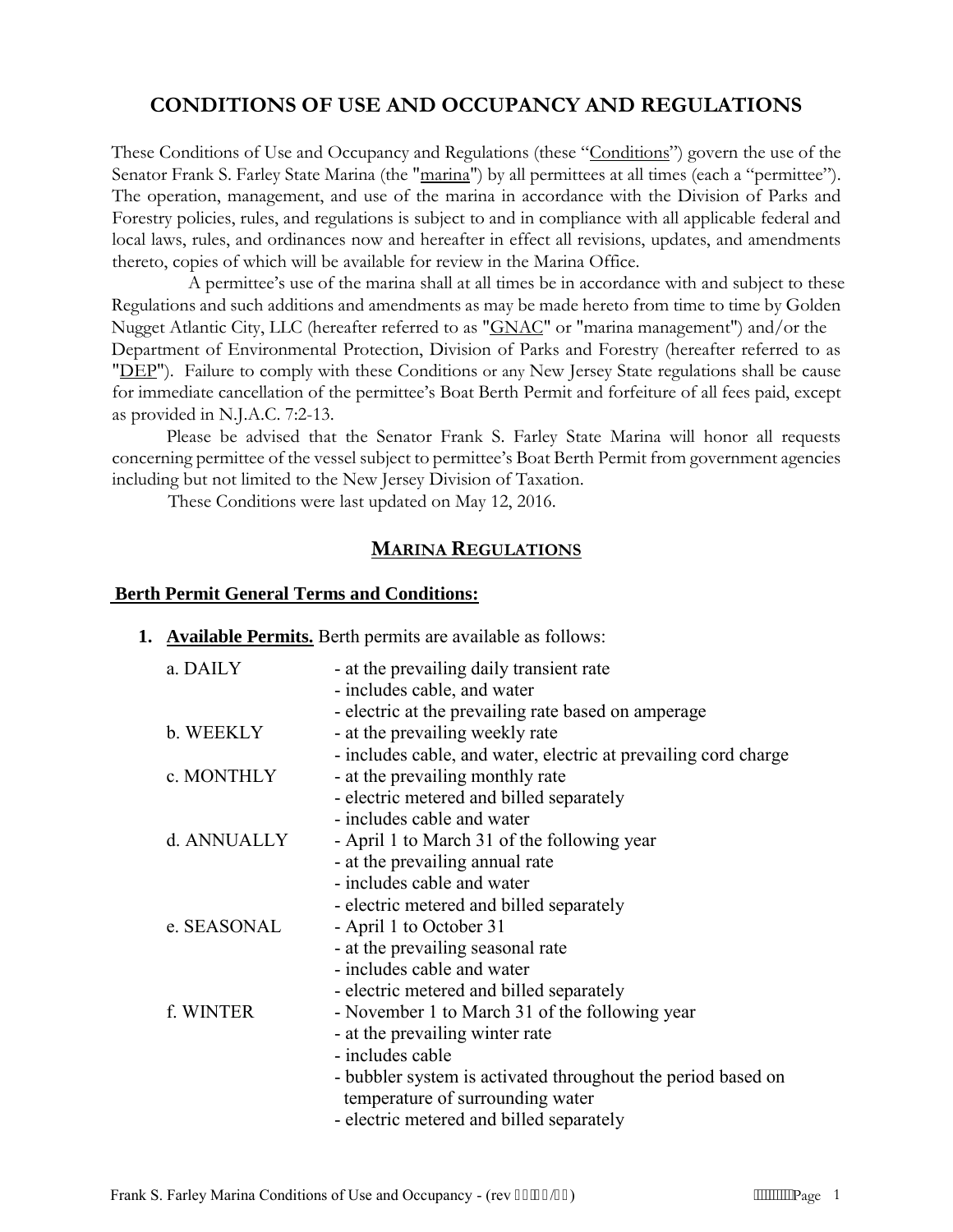Annual, seasonal, and winter permits are renewed at the discretion of management upon payment of the applicable fees. Management reserves the right to deny renewal of the permit for nonpayment or untimely payment of the permit fee or if management determines that the permittee has failed in the prior year/season to abide by all of the regulations of the marina. Once paid, all permit related fees are non-refundable.

 All permit holders will be required to register with the Marina Office upon their arrival for the current boating season. All vessels will be measured. This information will be compared to what is on file with the marina office and any discrepancies will be corrected at this time. Any changes in slip fees must be resolved prior to taking occupancy of the berth.

 All permit holders are required to post a credit card or a cash deposit at the commencement of the permit period. Electric service charges will be posted to slip folios at the end of each month. The marina office will apply the charge to the credit card held on file.

**2. Title and Registration.** Permittee will supply a copy of the vessel's title and registration to the marina office prior to the use of the berth space.

**3. Insurance.** The permittee shall, at its sole cost and expense, obtain and maintain at all times during the term of the permit, the following insurance requirements:

- A. **Hull insurance** in an amount equal to the value of the vessel.
- B. **Comprehensive protection and indemnity liability insurance** as broad as the standard coverage forms currently in use in the State of New Jersey which shall not be circumscribed by any endorsements limiting the breadth of coverage (including coverage for product liability, protection and indemnity, permittee owned or operated vessel, broad form contractual liability, completed operations and broad form property damage endorsement) against claims for bodily injury, death or property damage occurring on, in or about the vessel. Limits of liability shall not be less than \$1,000,000) dollars per occurrence for bodily liability combined single limit unless otherwise approved in writing by marina management. Information regarding deductibles must be supplied to marina management in advance. **Any deductible in excess of \$2,500 must be approved by marina management in writing in advance of the vessel's use of the berth space.**
- C. **Property insurance** to cover loss or damage on an "all risk" of physical loss form of coverage against fire, loss, theft, and damage on the contents of the vessel owned by permittee. Said insurance shall be in an amount not less than the appraised value of the vessel. Permittee shall obtain and provide, at its own expense, an appraisal of the vessel for the purpose of obtaining and maintaining the aforementioned insurance.
- D. Such other insurance and in such amounts as may from time to time be reasonably required against other insurable risks which at the time are commonly insured against in the case of similar use with due regard to the type of use and operation to be conducted by permittee.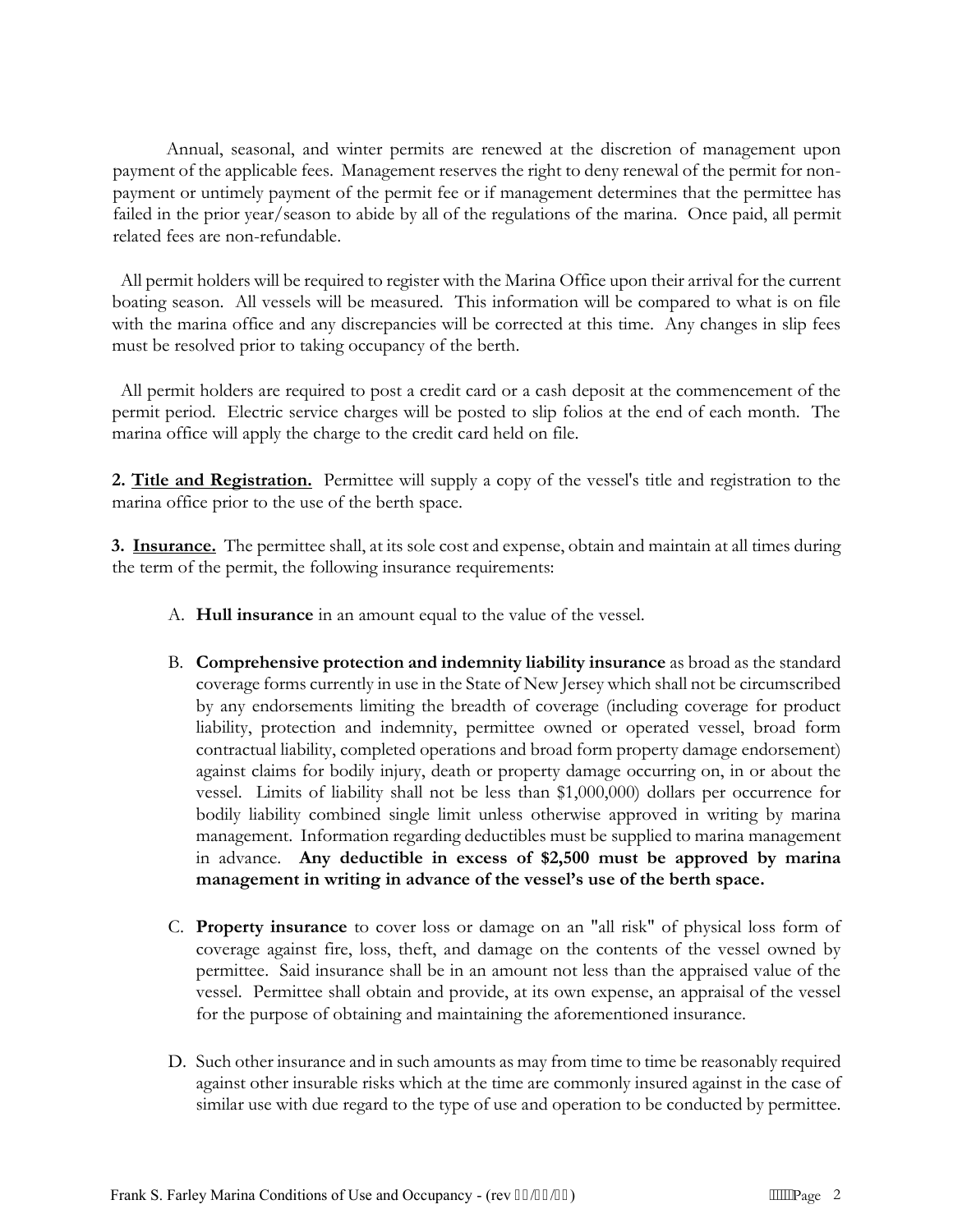Comprehensive protection and indemnity liability insurance shall name the State of New Jersey, Department of Environmental Protection, Golden Nugget Atlantic City, LLC its related and affiliated companies as additional insured.

All insurance shall be primary and non-contributory and contain appropriate endorsements to provide that permittees and their insurance companies shall have no right of subrogation against the above entities.

Prior to any use of the berth space, Permittee will file with Management certificates of insurance evidencing the above coverage. Such certificates shall provide no less than thirty (30) days advance written notice to the certificate holders of cancellation or modifications of coverage.

In the event the permittee fails or refuses to renew any of its insurance policies to the extent required hereby, or if any policy is canceled, terminated, or modified so that the insurance does not meet the requirements hereof, marina management may immediately terminate Permittee's permit until Permittee obtains insurance coverage in satisfactory form.

Permittee expressly understands and agrees that any insurance protection required herein shall in no way limit Permittee's obligations assumed in its use of the Marina and shall not be construed to relieve Permittee(s) from liability in excess of such coverage, nor shall it preclude GNAC from taking other actions as are available to it under any provision of the permit or otherwise in law.

- **4. Expiration of Permit.** Annual and winter permits expire on March 31st and seasonal permits expire on October 31st each year. Boat berths shall be vacated immediately upon expiration of the contracted permit period.
- **5. Holding Over.** If a vessel is not removed from the marina at the end of the permit term, it will be considered a transient vessel and be assessed the current daily charge for use of the berth space until it is removed. If the vessel remains in the marina for a period of thirty (30) days past the expiration of the permit, marina management may remove and haul the vessel. In addition to the daily transient charge, all charges for removal of the vessel and any charges for subsequent storage shall be the responsibility of the permit holder. Alternately, marina management may, subject to the Abandoned Vessels Disposition law, N.J.S.A. 12:7C-1, et seq., obtain title to any vessel which has been abandoned in accordance with the provisions of N.J.S.A 12:7C-9.
- **6. Multiple Permits.** Subject to Section 7 below, multiple permits are acceptable under the following conditions:
	- A. Individual(s) are permitted to hold a maximum of two (2) permits for different vessels that are NOT the same size and are for personal use only. Yacht brokerage is strictly prohibited within the Marina.
	- B. Boat manufacturers with boat dealer registrations are permitted to hold a maximum of three (3) permits of any size for delivery and preparation of vessels only. The overall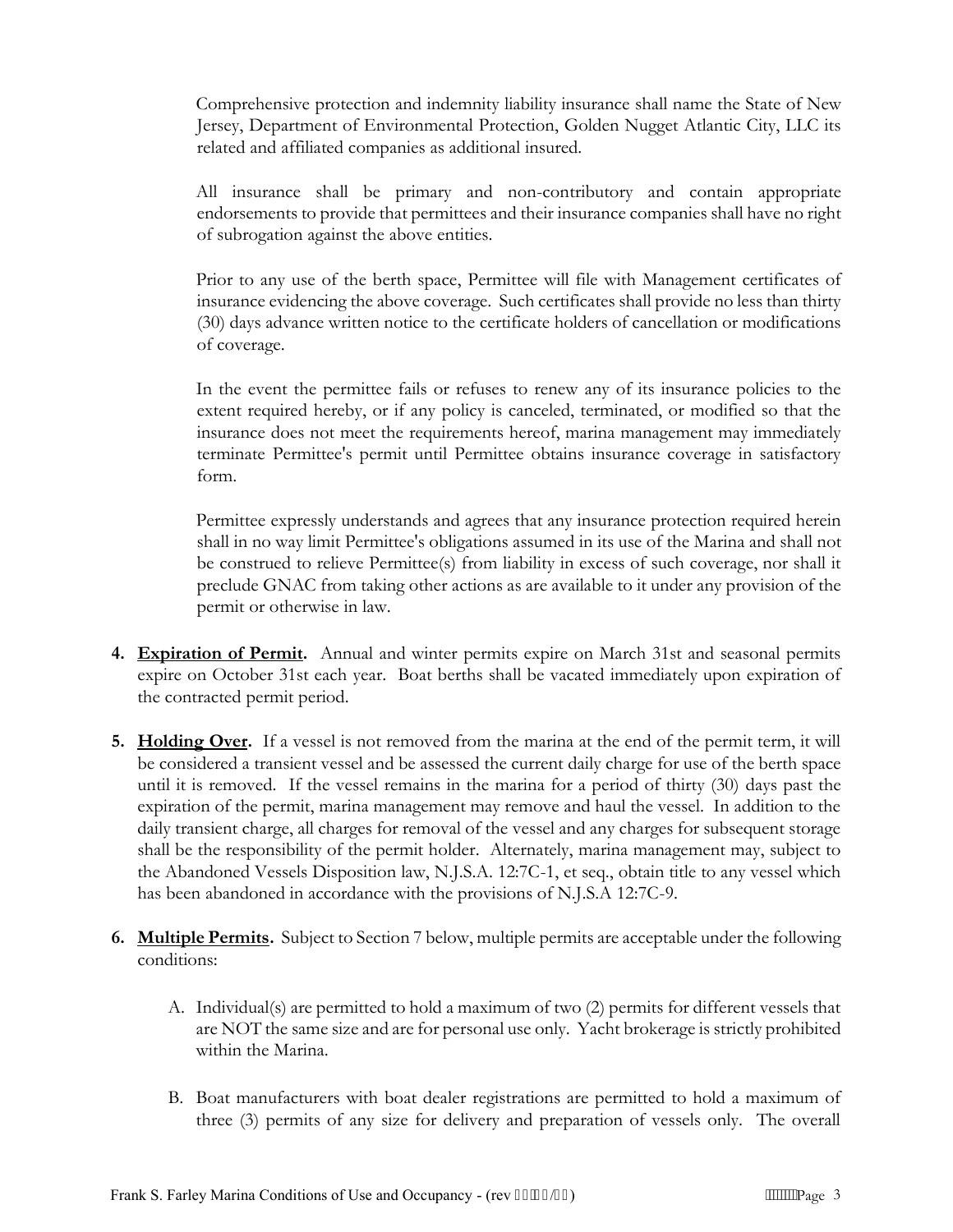length of these vessels may not exceed the permitted slip size. Yacht brokerage is strictly prohibited within the Marina.

- C. Sport fishing charter/commercial boats are permitted to hold a maximum of three (3) permits of any size. The criteria used to establish these limits is based upon the public's accessibility and use of the Marina as a tourist attraction and in consideration of New Jersey manufacturers, small businesses and the general non-boating public's access to sport fishing, boat charters, etc.
- D. The maximum number of commercial slips shall not exceed five percent (5%) of the seasonal berths, including all size categories.
- E. In each case, any vessel making use of a permit must comply with the title, registration and insurance requirements set forth above in these Conditions.
- **7. Charter/Commercial Permits.** Berth rental shall be for pleasure boats only unless otherwise approved by marina management in its sole discretion. Permittees who wish to operate a charter boat business or other commercial operation must apply for such through the marina office, have the written consent of marina management, and must pay the applicable charter fees in effect from time to time. Operating a charter boat business or other commercial operations without consent will result in cancellation of the berth permit and forfeiture of all related fees. Without limiting the foregoing, "commercial operations" includes the renting or offering to rent boats for overnight accommodation purposes through any medium, including without limitation, through websites such as Airbnb or other similar services. Overnight accommodation rental operations through such media will not be approved by marina management under any circumstances.
- **8. Commercial Boats Prohibited.** Commercial boats and commercial type boats (state and federal vessels excluded) such as barges, boat tenders, dredges, tugs, draggers, work boats, or any commercial boat not specifically designed for pleasure/recreational use, are strictly prohibited from holding berth permits. Determination of a commercial boat shall be in marina management's sole discretion.
- **9. Slip Sub-permits.** Sub-permits will not be permitted if there are slips available for lease within the size category. Permit holders who wish to sublease their slip must complete all related paperwork through the marina office. Each sub-permit shall be offered to individuals on the waiting list in the order of priority established by marina management. Marina management will retain a \$100.00 fee payable by the permittee for administrative costs related to the sub-permit. Within thirty (30) days following receipt of the berth fee by the sub-permittee, marina management will refund to the permittee the applicable portion of the permit fee paid by permittee for the period during which the sub-permit is in effect. The sub-permit will not renew.
- **10. Sale of Vessel.** The permittee shall notify the marina office in writing of the sale of their boat, purchase of another boat, or any change of permittee's address or telephone number within two (2) weeks of the completion of the transaction. A copy of all related sale documents with updated title, registration and insurance information required by these Conditions must be presented to the marina office within two (2) weeks of completion of the transaction. Failure to timely provide this information to marina management shall be grounds for immediate termination of the permit and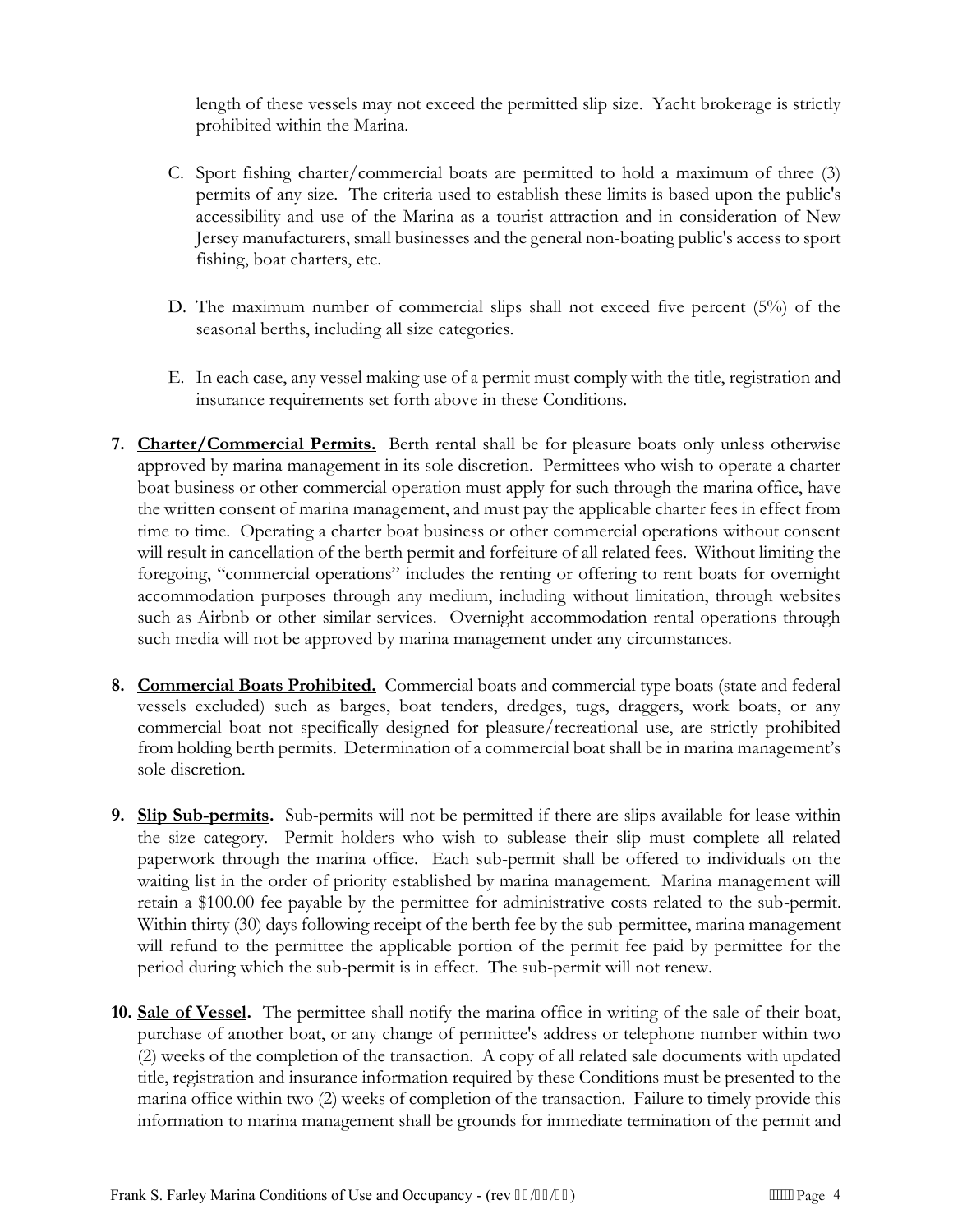forfeiture of any fees. If a permittee sells their boat and wishes to transfer the balance of the permit to the new boat owner, proper documentation must be completed through the marina office. The new owner will only have rights to the permit until its expiration. The new owner may apply for a new permit by completing a new application and pay the applicable fee. If no slips are available, the new owner will be placed on the waiting list.

- **11. Removal of Personal Property.** All personal property (including dock boxes), lines, and gear must be removed from the marina upon the removal of the boat or it will be deemed abandoned by marina management and immediately becomes the property of marina management. Marina management is granted a limited power of attorney for purpose of disposing of and/or destroying said abandoned personal property in any manner deemed fit by marina management.
- **12. No Residency.** The marina is a transient marina. Boaters may not establish residency or attempt to establish residency, live aboard, inhabit or otherwise use the marina as a domicile. To insure full compliance with this regulation, all boaters must vacate occupancy of their vessels for the period of November 1st through March 31st. Boaters are permitted to use their boats during this period but overnight stays must not exceed seventy two (72) hours on any one visit.
- 13. Marina Special Events. The marina may, on occasion conduct certain special events which may require permittees to vacate their slip and/or relocate to an alternate slip. The permittee must vacate their slip upon the request of marina management to allow the conducting of special events. These types of events will be limited to three per boating season. Management will provide the permittee at least thirty (30) days advance notice based on the contact information provided by the permittee on file with the marina office. Current Scheduled events include:

Jimmy Johnson Fishing Tournament- July &In-Water Boat show- September

- **14. Extended Vacancies.** Marina management reserves the right to rent vacant slips to transient boaters when not in use. When leaving on an extended boat trip (over 24 hours), permit holders must advise the marina office of the date and time of departure and the anticipated date of return. The marina may thereafter rent, for its own account, the temporary vacant slip to transient boaters. No refund of seasonal rent will be made to the permittee in such circumstances. Electric meters will be read and the applicable adjustment will be made to the permittee's account. If a berth space is vacant for more than 24 hours, management may permit a transient vessel to occupy the berth space and vacate the berth upon the permittee's return. If a permittee leave a slip vacant for more than 24 hours, it is the responsibility of permittee to notify marina management of the applicable vessel's return at least 24 hours in advance. Marina management will have no liability to permittee for its loss of use of its slip if permittee fails to timely notify marina management of permittee's return to the marina.
- **15. Damage Caused by Vessel.** Permittee shall be fully responsible for any and all costs and expenses incurred or suffered by GNAC as a direct or indirect result of, in whole or in part, damage caused by permittee, the Vessel or any employees, contractors, invitees or licensees of permittee, the Vessel or the registered owner of the Vessel, howsoever arising. All such amounts shall be promptly paid by permittee upon demand from GNAC.
- **16. WAIVER; RELEASE OF CLAIMS; INDEMNITY.** The permittee, on behalf of itself, the vessel, its registered owner, and all servants, contractors, employees of any of the foregoing, hereby releases the State of New Jersey, Golden Nugget Atlantic City, LLC., its related and affiliated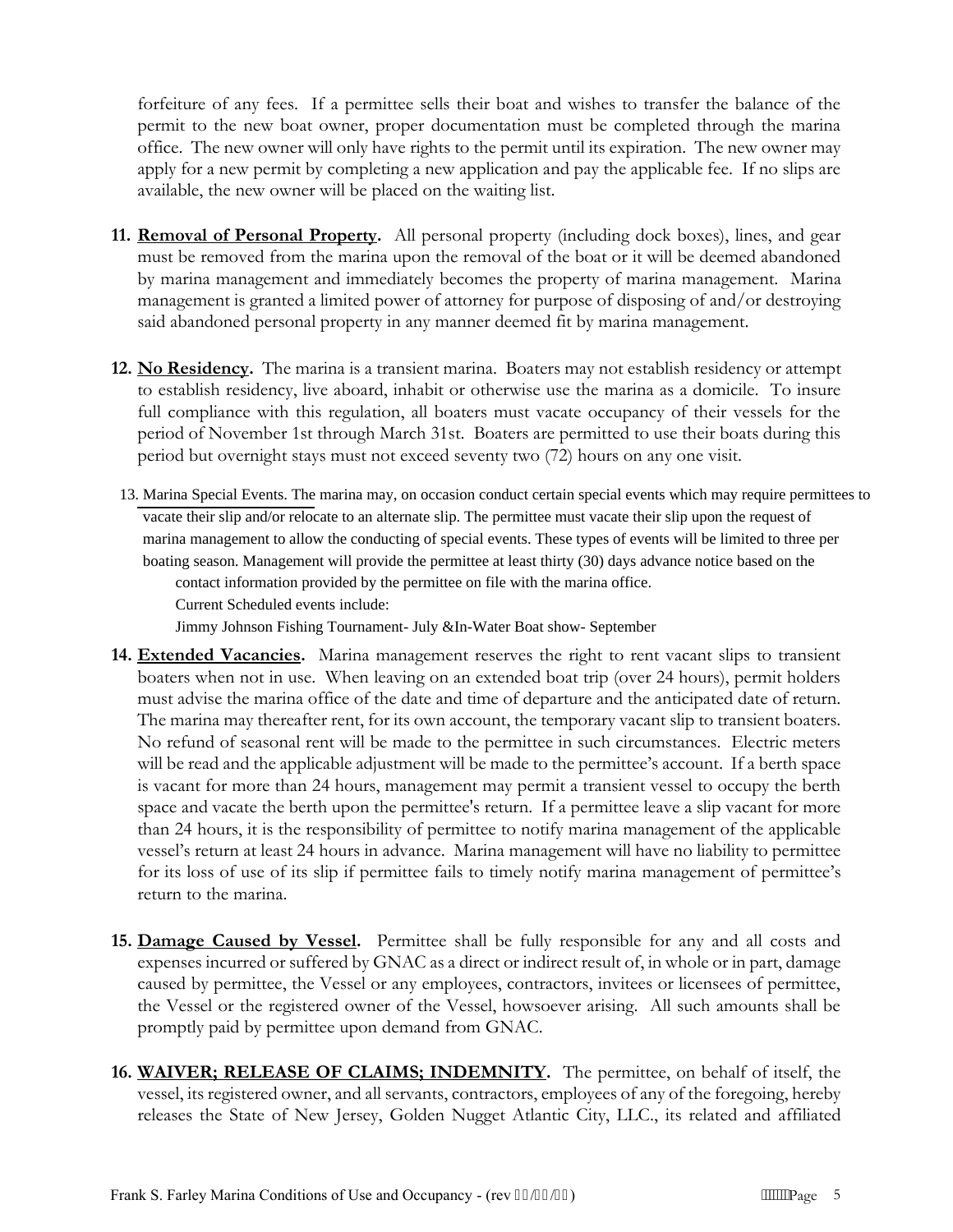companies, and each of their respective shareholders, members, directors, officers and employees (collectively "Released Parties") from, waives any and all claims or rights of recovery whether known or unknown, arising now or in the future, against Released Parties, and agrees to indemnify, defend and hold harmless the Released Parties with respect to, any demands, suits, actions or other proceedings for claims for damages, losses, costs, expenses (including attorneys' fees) arising out of or in connection with (a) any personal injury (including death) or property damage suffered by third parties or the released Parties arising out of or resulting from any cause whatsoever, in whole or in part, including without limitation, damages caused by the Vessel, permittee's use of the marina or general areas around the marina, the boat slip, or permittee's rights under permittee boat slip permit, and/or (b) the damage, loss, destruction or deterioration of the vessel or any other property of permittee or third parties from any causes including, but not limited to, any inclement weather events or removal of the vessel from the berth space as provided herein or repossession of the vessel by a party holding security interest in the vessel, **IN EACH OF THE CASES IN (A) AND (B) ABOVE, REGARDLESS OF ANY ACTUAL OR ALLEGED NEGLIGENCE OR OTHER FAULT OF THE RELEASED PARTIES.**

- **17. WAIVER OF CONSEQUENTIAL DAMAGES; LIMITATION OF LIABILITY.**  PERMITTEE ACKNOWLEDGES AND AGREES THAT RELEASED PARTIES SHALL NOT BE LIABLE TO PERMITTEE OR ANY PARTY CLAIMING BY, THROUGH OR UNDER PERMITTEE OR THE VESSEL FOR ANY LOST PROFITS, CONSEQUENTIAL, SPECIAL, PUNITIVE OR INDIRECT DAMAGES ARISING OUT OF ITS BREACH OF THIS AGREEMENT. EXCEPT IN THE CASE OF THE GROSS NEGLIGENCE OR WILLFUL MISCONDUCT OF RELEASED PARTIES, IN NO EVENT SHALL THE RELEASED PARTIES' COLLECTIVE LIABILITY TO PERMITTEE UNDER THIS AGREEMENT EXCEED THE AMOUNT OF THE PERMIT FEE PAID BY PERMITTEE DURING ANY TWELVE (12) MONTH PERIOD.
- **18. NO WARRANTIES.** Permittee hereby accepts the boat slip on an "AS-IS, WHERE IS" Basis. NEITHER GNAC NOR ANY OTHER RELEASED PARTY MAKES ANY EXPRESS OR IMPLIED WARRANTIES OF ANY KIND, INCLUDING BUT NOT LIMITED TO WARRANTIES OF MERCHANTABILITY, WARRANTIES OF FITNESS FOR A PARTICULAR PURPOSE, WITH RESPECT TO THE CONDITION OF THE MARINA OR THE BOAT SLIP TO WHICH THE PERMIT RELATES, OR WITH RESPECT TO ANY SERVICES PROVIDED BY THE RELEASED PARTIES IN CONNECTION THEREWITH, ALL OF WHICH PERMITTEE ACKNOWLEDGES ARE HEREBY DISCLAIMED BY THE RELEASED PARTIES.
- **19. Management Remedies.** Should the permittee fail to comply, in whole or in part, with any of the obligations set forth in these Conditions, or should marina management determine in its sole discretion that the vessel creates a hazardous condition to the public and/or does not comply with the existing Conditions, marina management retains the right to immediately terminate the permit, to remove the vessel from the berth space without prior notice, to charge the cost of said removal to the permittee, to retain the permittee's berth fee and to seek such other remedies which may be available in law and equity.
- **20. Choice of Law; Venue; Waiver of Jury Trial.** This Agreement will be governed by and construed in accordance with the laws of the State of New Jersey, excluding its conflict of law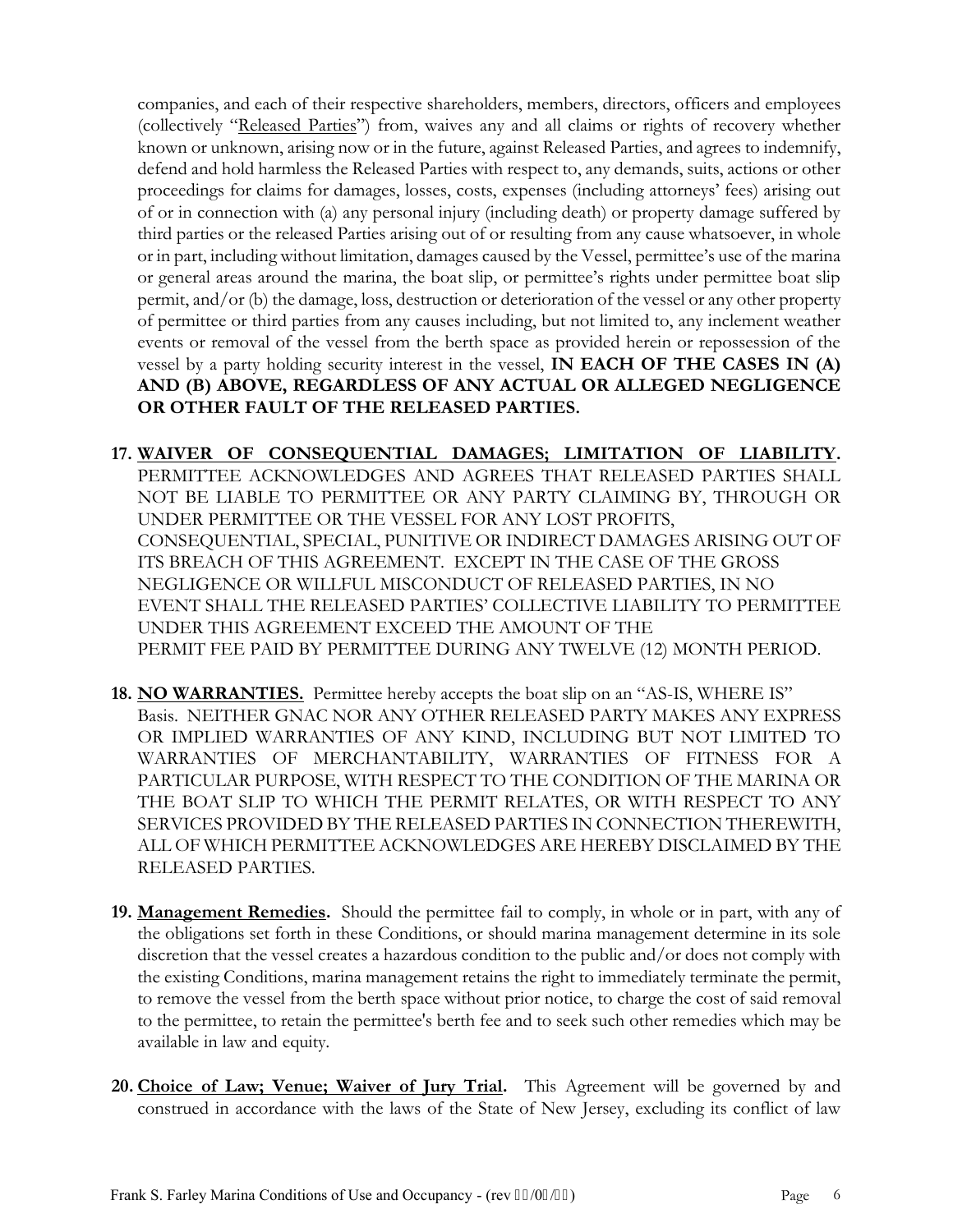provisions. Any suit or action concerning these Conditions (except for any actions for arrest of the vessel, which may be brought in the court where the vessel is then located) may brought in any state or federal court located in Atlantic County, New Jersey. THE PARTIES HERETO HEREBY IRREVOCABLY WAIVE ANY AND ALL RIGHT TO TRIAL BY JURY IN RESPECT TO ANY ACTION, SUIT, PROCEEDING, CLAIM OR COUNTERCLAIM BROUGHT BY OR UNDER THIS AGREEMENT OR ITS INTERPRETATION.

- **21. Attorney's Fees**. In the event that GNAC is the prevailing party in any suit, proceeding or other action taken by GNAC against permittee or the vessel or its registered owner to enforce the terms of these Conditions, then GNAC shall be entitled to recover all reasonable and necessary attorneys' fees, costs and expenses incurred by GNAC in connection therewith.
- **22. Waiver; Severability.** The failure by marina management to insist upon the strict performance of any covenant, agreement, term or condition of these Conditions, or to exercise any right or remedy due to a breach, shall not constitute a waiver of any breach or subsequent breach of such covenant, agreement, term or condition. Any waiver must be in writing and signed by GNAC to be enforceable.

The provisions of this Agreement are severable and if any provision is held to be unenforceable, the remaining provisions will continue in full force and effect.

**23. Survival.** The provisions of this paragraph and paragraphs 3, 16, 17, 18, 19, 20, 21, and 22 above, and any other provision of these Conditions which contemplates events occurring after the termination or expiration of the berth permit, shall survive the termination or expiration of the berth permit.

### **Rules and Regulations About Your Berth:**

**1. Berth Changes.** Berth changes between permittees are not allowed without the written consent of marina management. Proper paperwork must be completed through the marina office as well as payment of the established transfer fee prior to relocation.

**2. Relocation of Berth Assignment**. Management reserves the right to reassign a boat to a berth other than the berth originally selected. Reassignments are normally, but not necessarily, made at the start of the permit period. Reassignments will not be made arbitrarily or without sound reason.

**3. Water Sport Prohibited.** Leasing of berth areas for use as water sport activity centers, water skiing, parasailing, or boat brokerage is strictly prohibited.

**4. Maintenance**. The berth space and surrounding dock and water area are to be kept clean and free from trash by permittee. Violations will be grounds for revocation of permit by marina management in its sole discretion.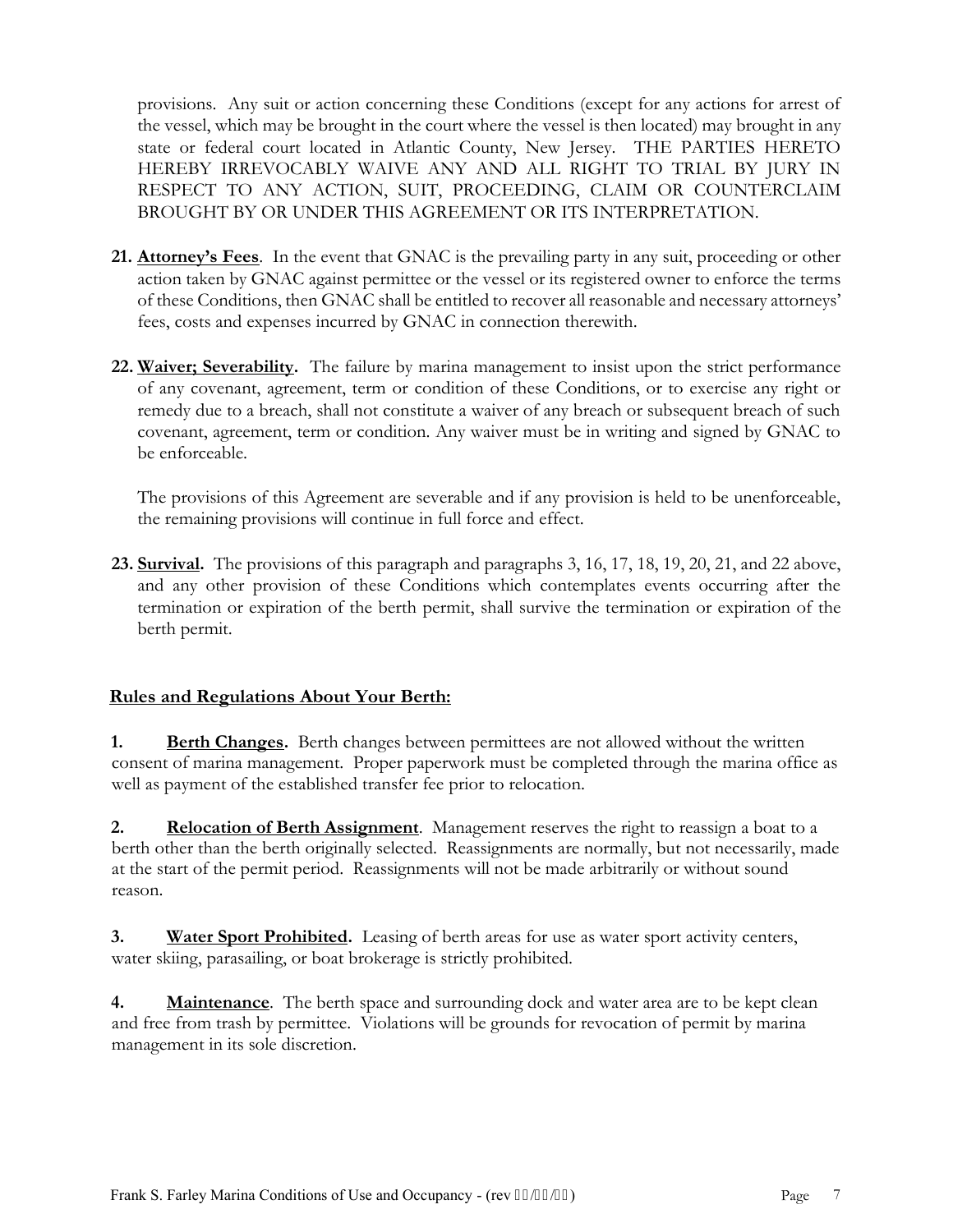### **Rules and Regulations About The Marina Facility:**

- **1. No Wake Zone.** A "No Wake" regulation is strictly enforced throughout the marina facility. All vessels may not operate within the marina at excessive speeds. Boaters are responsible for any and all damage caused by them or their wake.
- **2. Dinghies.** Dinghies must comply with the rules and regulations established by the marina. Additional information may be obtained from the marina office. In summary, dinghies stored in permittee's berths shall not exceed 10 feet in length and shall not encroach on adjacent berth space. Dinghies shall not be stored on or under piers, in vacant slips, on walkways, or on land.
- **3. Walkways.** Walkways and piers shall be kept clear at all times. Supplies, equipment, or material shall not be stored thereon. Only approved dock boxes may be purchased (see marina office for details). All dock boxes must be installed and/or removed by the marina staff**;** the established fee will be posted to the slip folio and settled to the credit card on file. New permit holders do not assume use of existing dock boxes.
- **4. Flammables.** The storage of flammable liquids or materials within dock boxed or other storage areas is prohibited.
- **5. Alterations.** Marina Management has provided a dock system designed for the practical use of the boater.STRICTLY PROHIBITED ARE ANY ALTERATIONS TO THE EXISTING DESIGN INCLUDING, BUT NOT LIMITED TO:
	- **a** Affixing anything to the pilings or docks (this includes boarding ladders).
	- **b** Use of ropes and lines for any purpose other than to safely secure the vessel to the cleats provided.
	- **c** The use of carpet or mats on the docks.
	- **d** Adding cleats, rings/line hangers without prior written approval of marina management. If approval is given, the work must be performed by the marina staff at the owner's expense and the alteration becomes the property of the marina. E. Stand off whips.
	- F. Alterations to utilities, i.e. electric, television, telephone, etc.
- 6. Decorations. Decorative planters, statues, flags, etc. are not permitted on the docks or finger piers. Flags portraying profanity will not be permitted on property.
- **7. Fire Hazards.** Any conditions aboard or around a boat that are declared a fire hazard by management must be corrected immediately upon notification to the permittee and to the satisfaction of management.
- **8. Barbecues.** Outdoor barbecues are restricted to the designated picnic area in the marina facility and will not be permitted elsewhere. Barbecues are not permitted aboard any boat moored in the marina. Open fires of any kind are strictly prohibited.
- **9. Water Hoses.** Each permittee should furnish their water hose and nozzle attachment with a positive shut off. When not in use, the hose should be coiled on the power post hanger or stored in the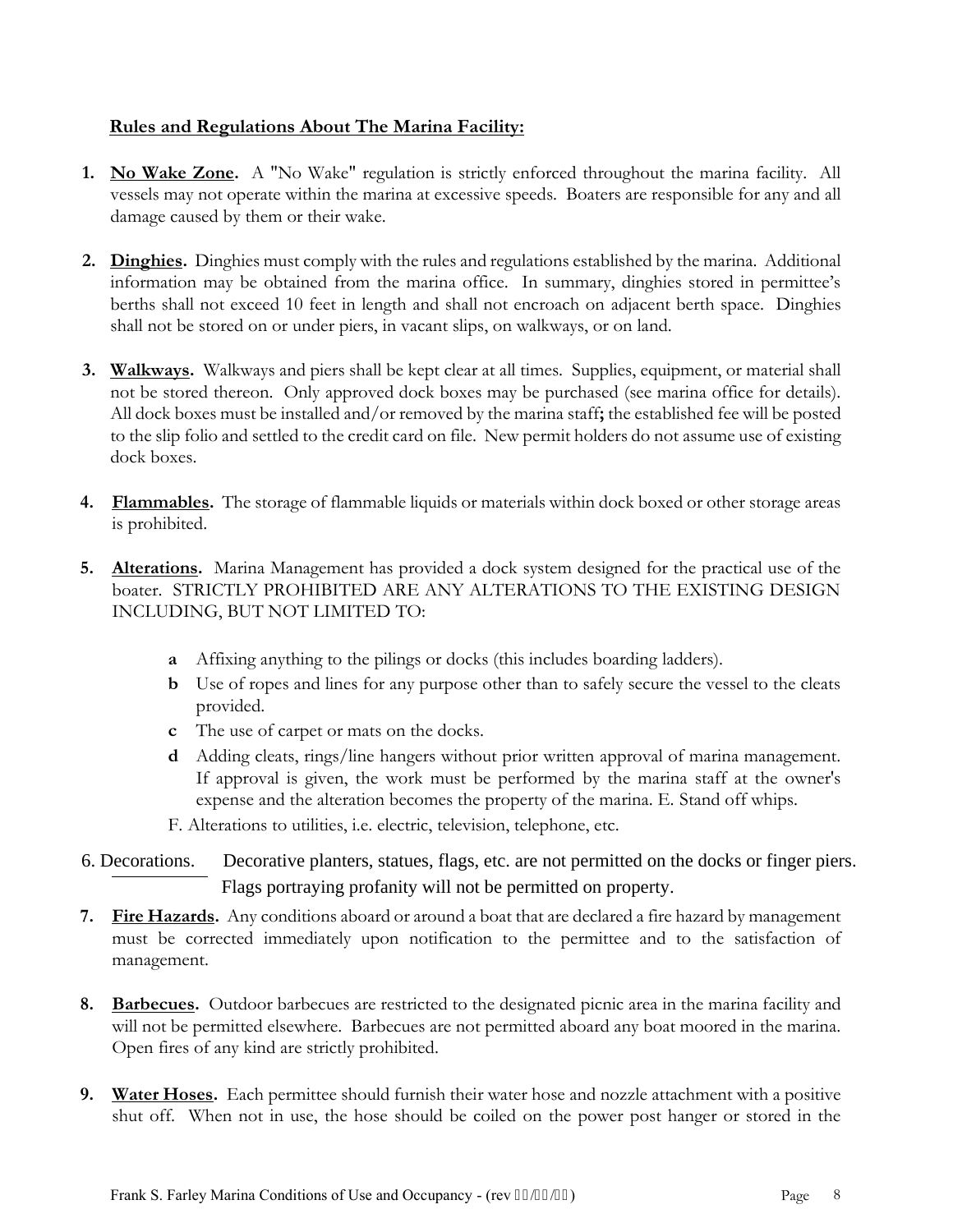permittee's vessel. Hoses are not to be left on the dock. Water is available at each slip from mid-April through October.

- **10. Wires and Cabling.** The stringing of wires, cables, ropes, hoses, etc. across the walking area of any dock or pier is strictly prohibited.
- **11. Vendors.** It is the boater's responsibility to verify that a vendor is registered with the marina office before making arrangements to have work done to their boats in the marina. The marina office maintains a list of all vendors authorized to do business within the marina facility. Any vendor not appearing on this list is not authorized to work on any vessel within the marina facility and must be approved prior to entering the marina. All vendors must sign in with the marina office prior to proceeding to the dock to perform the service.
- **12. Major Repair Work.** Heavy sanding, painting, or other type of major repair work to the vessel is not permitted in the Marina.
- **13. Hazardous Materials.** Waste oil and other hazardous materials shall only be disposed of within the Marina at the designated waste oil disposal areas provided or shall be removed from the Marina property for disposal by the Permittee. Waste oil containers must be properly sealed as not to cause spills. Permittee will be held fully responsible for spills. Waste oil containers are not to be left about the Marina.
- **14. Fuel Dock.** The marina operates a floating fuel dock in season. Smoking is prohibited in this area. Fuel dock personnel are not permitted to fuel a boat without the owner being present.
- **15. Fueling Procedures.** The filling of fuel tanks shall be permitted only at the marina fuel station. Draining or cleaning of fuel tanks and/or using gasoline or other flammable solvents as a cleaning agent is not permitted within the marina boundaries. The cost for the cleanup of any spillage or drainage will be the responsibility of the permit holder.
- **16. Trash Policies.** Garbage, refuse and paper cannot be thrown overboard. **All garbage and refuse must be separated for recycling, securely bagged and deposited in the receptacles designated for that purpose.** Privately owned receptacles are not permitted on the piers.
- **17. Fish Cleaning.** The marina facility has designated fish cleaning stations. Cleaning of fish on the piers and docks is strictly prohibited. When using the fish cleaning stations, all fish remains should be wrapped and discarded in the containers provided for this purpose. Throwing fish parts/carcasses into the water is strictly prohibited. Dock carts may not be used for transporting fish.
- **18. Marina Restroom, Shower and Laundry Facilities.** The marina maintains three restroom and shower facilities - near "A" dock, near "J" dock and in the marina building. The facilities near A and J docks are also equipped with coin operated washers and dryers. All facilities are for the exclusive use of marina guests. It is the responsibility of all users to keep these facilities in order. Kindly refer any cleanliness concerns to the marina office that will ensure proper follow up.
- **19. Electrical Services.** Each slip has a corresponding power post for dockage service. The permittee is required to utilize the power post designated for their slip only. Plugging into the electric, telephone,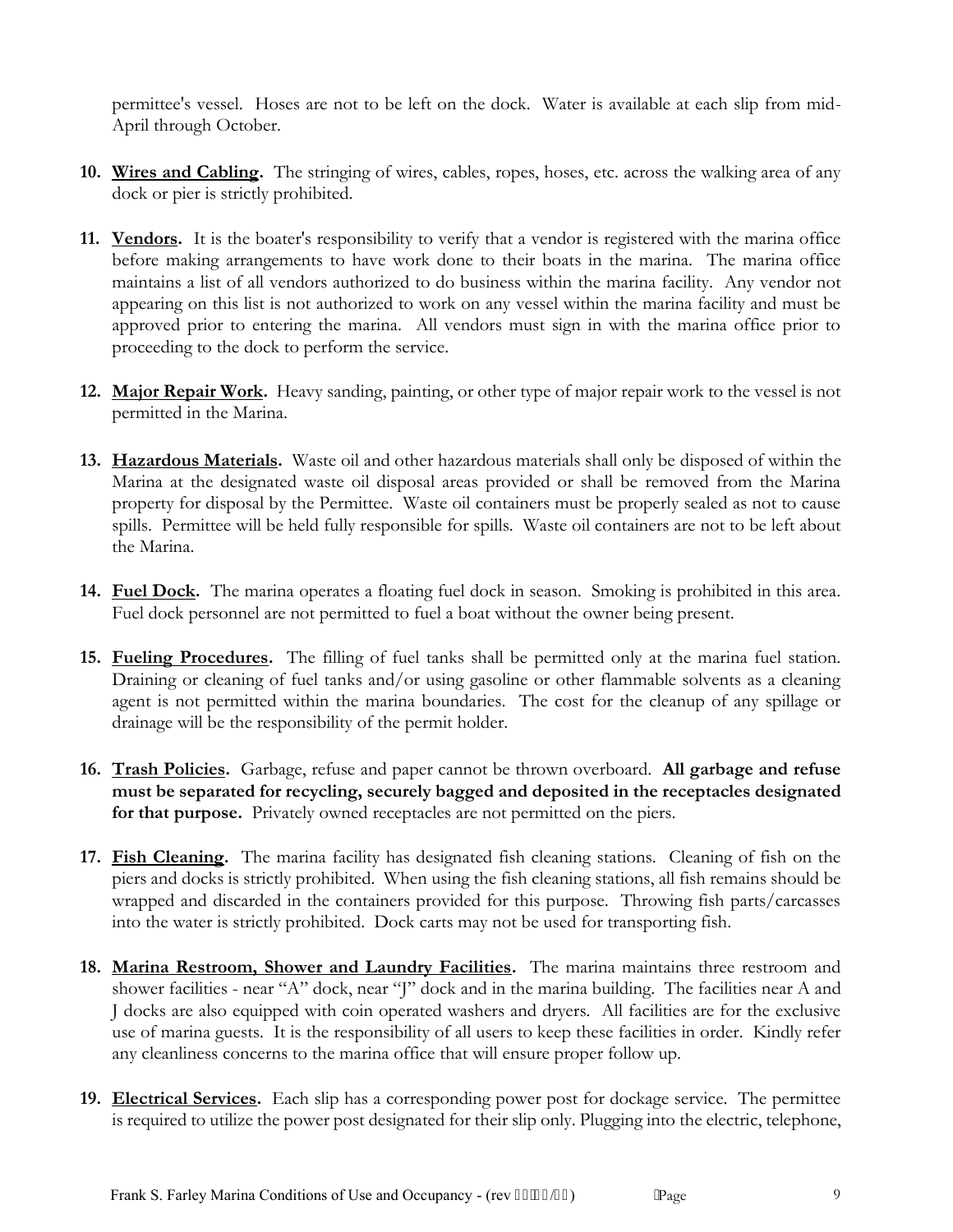or cable outlets of any other power post is strictly prohibited. The permittee will be responsible for all electric charges incurred after plugging in to the applicable power post.

- **20. Electrical Cords.** All electrical dockside power cords and electrical connectors must be properly rated for the service and UL approved for marina use. This will be strictly enforced for safety reasons.
- **21. Loudspeakers.** The use of loudspeakers is prohibited in the marina facility.
- **22. Signs; Advertisement; Solicitations.** Marina management strictly forbids the posting or distribution of signs, flyers, notices, advertisements, handouts and/or related items without the written consent of marina management and the DEP. Soliciting is not permitted. The display of signs on boats (including For Sale signs) is permitted with the written approval of management.
- **23. Personal Mail.** The marina office is not responsible for personal mail and is not to be used as a mailing address.
- **24. Prohibited Activities.** Fishing, crabbing, swimming, or diving from piers, bulkheads, and/or boats is prohibited. Diving for the purpose of emergency boat maintenance or repair is allowed with the consent of marina management.
- **25. Nuisance Policy.** Boisterous, unruly conduct or excessive noise is not permitted within the marina facility. Permittees are responsible for the conduct of themselves, their guests, crew, and all persons using their boat. The marina will strictly enforce quiet hours between 11pm and 7am daily.
- **26. Liability for Damage.** Permittees shall be liable to reimburse GNAC for any damage to marina property resulting from them, their family, guests, or crew.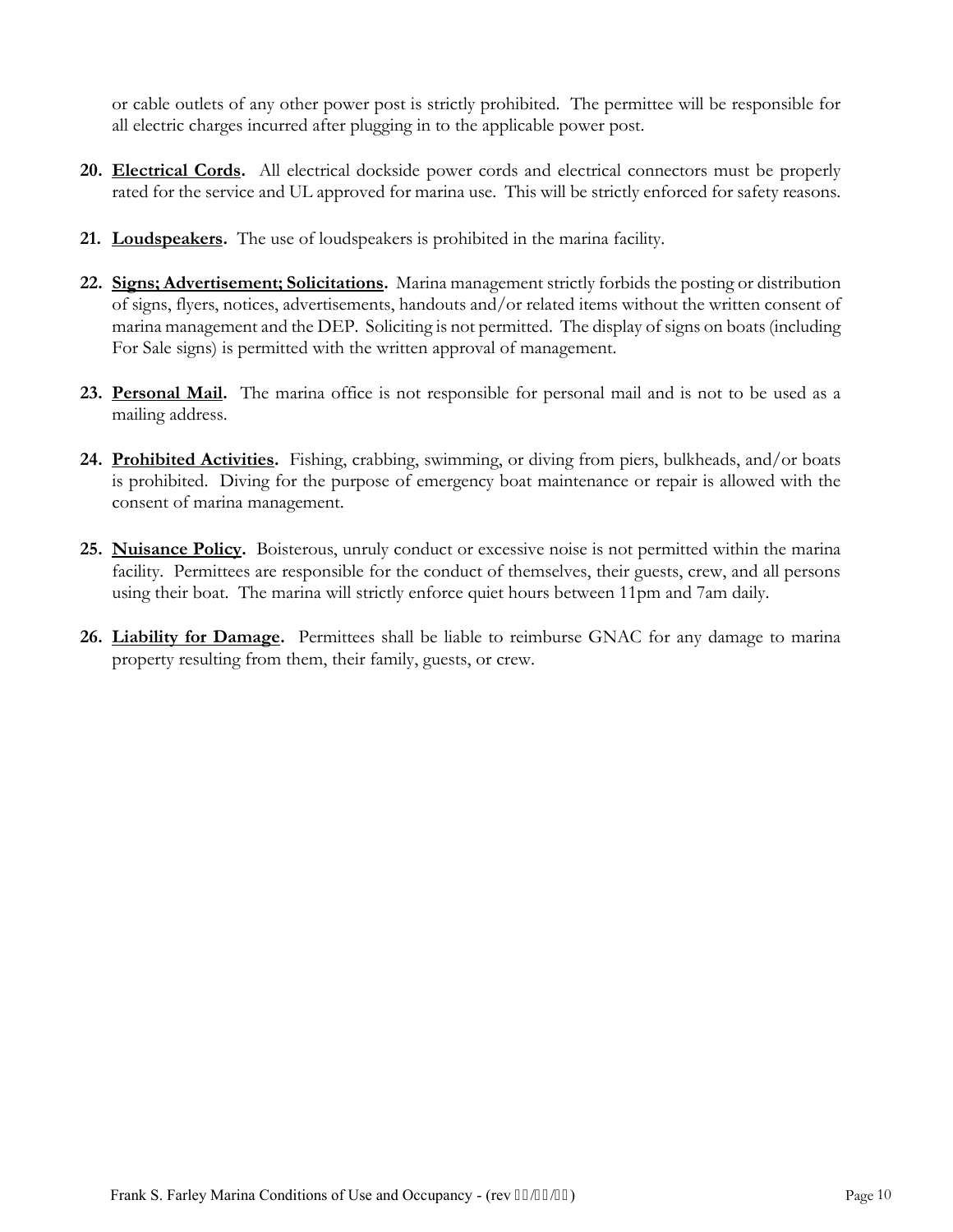- **27. Bicycles; Roller Skates.** The use of bicycles, scooters, roller skates, roller blades, skateboards, etc. is not permitted on the marina docks or main boardwalk.
- **28. Pets**. The permittee is responsible for all pets brought to the marina premises by themselves, their family, guests, or crew. Pets must be properly immunized for rabies and distemper. The permittee must maintain written proof of valid immunization records. These records must be made available to Marina management upon request. Marina management reserves the right to prohibit the presence of specific breeds of animals at its sole discretion. All pets must be attended and on a leash at all times when on marina property. Pet owners are responsible for any clean up of waste left by their pets. Failure to do so will result in the issuance of a summons of complaint to the permittee. This can result in the permanent removal of the offending party's pet(s) from the marina facility. Pets are not permitted in the marina building, shower or restroom facilities, the restaurants or lounges (including the outside deck area). **Feeding of stray animals or seagulls in the Marina is not permitted**.
- **29. Parking.** Parking is available in designated lots surrounding the marina. Each permittee will be issued one (1) parking permit for their personal use and two (2) parking permits for a visitor at the beginning of each boating season. The parking permit must be clearly displayed per the instructions of the marina office when parked in a marina parking area. Vehicles will be towed at the owners expense under the following conditions:
	- **a** If parked in a marina lot without a valid permit.
	- **b** If parked in a "15 minute load zone" without flashers on.
	- **c** If parked in a handicapped zone without a handicap license plate/permit.
- **30. Trailers and RVs Prohibited.** Use of marina parking lots by trailers, campers, recreation, or any other type of vehicle for the purpose of storage or camping is strictly prohibited.
- **31. Relocation of Vehicles for Special Events.** Permittees must relocate their vehicles when requested by management to allow the conducting of special events. In such an event, the permittee will be authorized to park in the Golden Nugget self-park garage or utilize valet parking services free of charge providing the marina permit is displayed as instructed. Management will provide at least thirty (30) days advance notice of all special events which will require a permittee to relocate their vehicle.
- **32. Consumption of Alcohol.** Consumption or possession (opened or concealed) of alcoholic beverages will not be permitted on any common dock or public gathering area within the marina facility. Violations will be subject to the issuance of a summons and complaint, prosecution to the fullest extent of the law, permit termination and vessel removal from the marina without refund of any paid fees. The permittee acknowledges that all alcoholic beverage activity is subject to the rules and regulations of the State of New Jersey and GNAC which is licensed to sell alcoholic beverages by the State of New Jersey. The permittee further acknowledges that the vessel is subject to the jurisdiction of the state alcoholic beverage enforcement authorities. The permittee will not allow the service or consumption of alcoholic beverages by minors (persons under twenty one (21)) or intoxicated persons, regardless of the source of such beverage. The permittee will hold harmless, indemnify and defend Golden Nugget Atlantic City LLC its related and affiliated companies and from any liability for New Jersey liquor law violations which may arise out of activities on the vessel while it is located at the marina.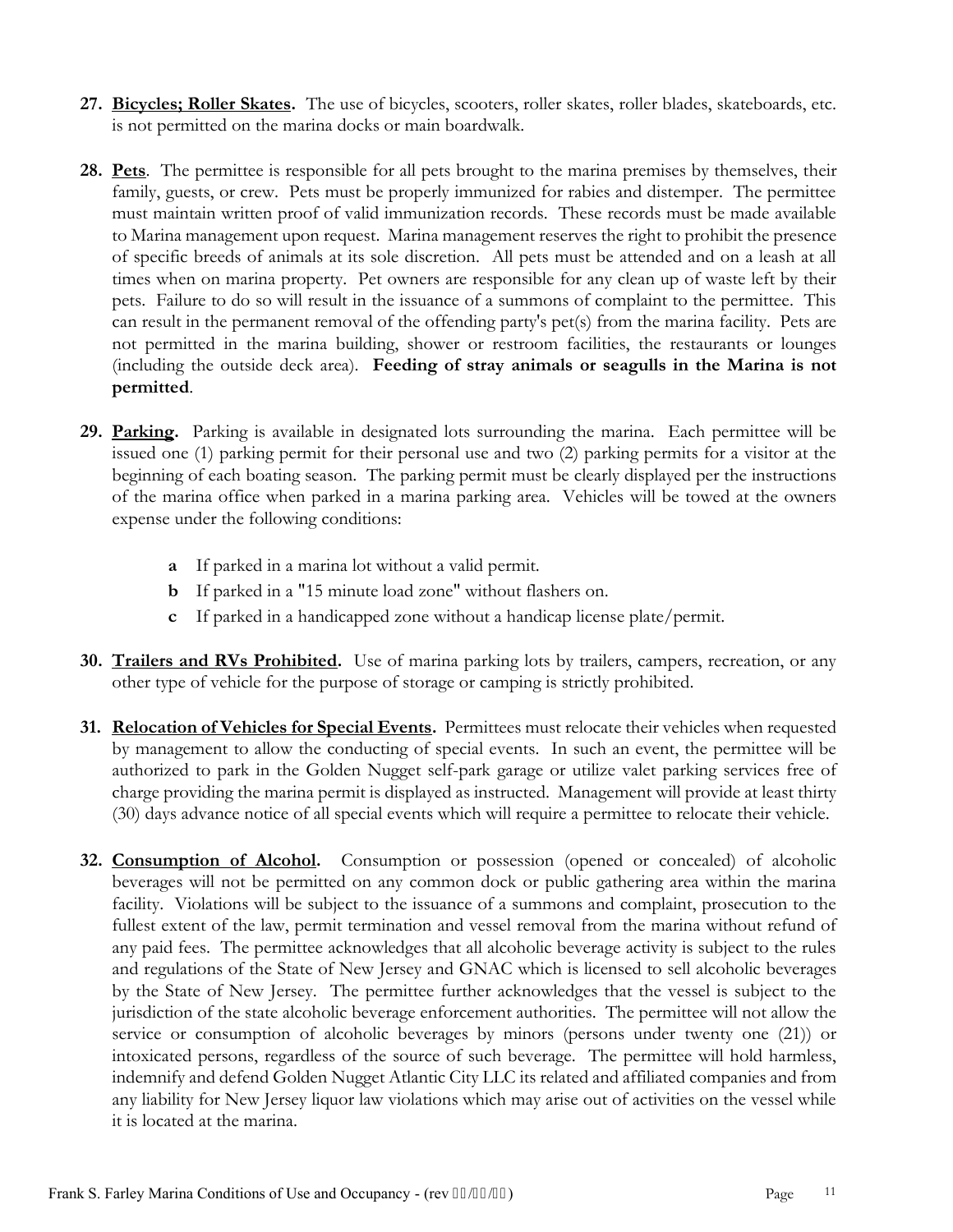### **Rules and Regulations About Your Boat:**

**1. Securing Vessel**. The permittee is responsible to secure their vessel at all times. The permittee is responsible to supply a minimum of four (4) lines to ensure proper tie up at all times two (2) spring lines, one (1) bow line, and one (1) stern line – plus any additional lines as may be necessary under any given circumstance. In the event of severe weather, double lines and, if appropriate, additional lines, should be used. Any non-secured items must be tied down, stored below, or removed from the vessel. Vessels not safely secured may, in marina management's sole discretions, be secured by management at the permittees expense (if incurred). Notwithstanding the foregoing, in the event that marina management elect to secure the vessel, marina management will have no liability in connection therewith, and nothing in this paragraph or elsewhere in these Conditions is intended to relieve permit holder from its absolute obligation to secure permit holder's vessel.

**2. Loose Lines.** Loose lines (such as those on sail boat masts and sport fish outriggers) must be secured at all times. Lines should not make excessive or repetitive noises.

**3. Damage or Loss.** Marina management and the DEP will not be responsible for any damage or loss to a vessel as a result of unsecured or inadequate dock lines or sinking. When a boat is sinking, unseaworthy, or in unsafe condition, marina management will use reasonable efforts to notify the permittee based on the contact information provided to the marina office. The permittee is expected to take prompt, suitable action to correct the condition. If the permittee fails to do so or is unavailable and cannot be notified, marina management will make arrangements with a marina repair business in the area to remove and haul the boat. In such event, the marina has the right to terminate the permit having made such notice and to declare forfeit to any fees previously paid to the marina.

**4. No Obligation to Protect Vessel.** The permittee acknowledges that marina management has no obligation to protect the vessel in the event of severe weather, an emergency or disaster. Nonetheless, should marina management undertake action to protect the vessel, including the installation of dock lines, pumping out the vessel or similar services, the permittee will reimburse marina management for any and all costs and expenses incurred for labor, services and materials expended in such actions. The permittee will hold harmless all Released Parties from liability for any damage arising out of any Released Party's voluntary action to protect the vessel. All charges for moving, pumping, or hauling the boat and any charges for subsequent storage is the sole responsibility of the permittee.

**5. Vessel Boarding.** The permittee acknowledges that GNAC, the State of New Jersey or their employees or agents may board a vessel at any time and for any reason including, but not limited to, protecting property and preventing bodily injury.

**6. Maintenance.** All boats docking in the marina are expected to be maintained in a safe and proper fashion (i.e. engine(s), steering, and propulsion gear maintained in good running condition). Inoperable boats and boats in a state of poor repair or appearance (included but not limited to peeling paint, broken glass, boarded up parts, badly damaged structures, abandoned, neglected, bizarre, unconventional, or otherwise derelict in appearance) are prohibited. Marina management reserves the right to terminate the permit of any boat that does not meet these standards after proper notice